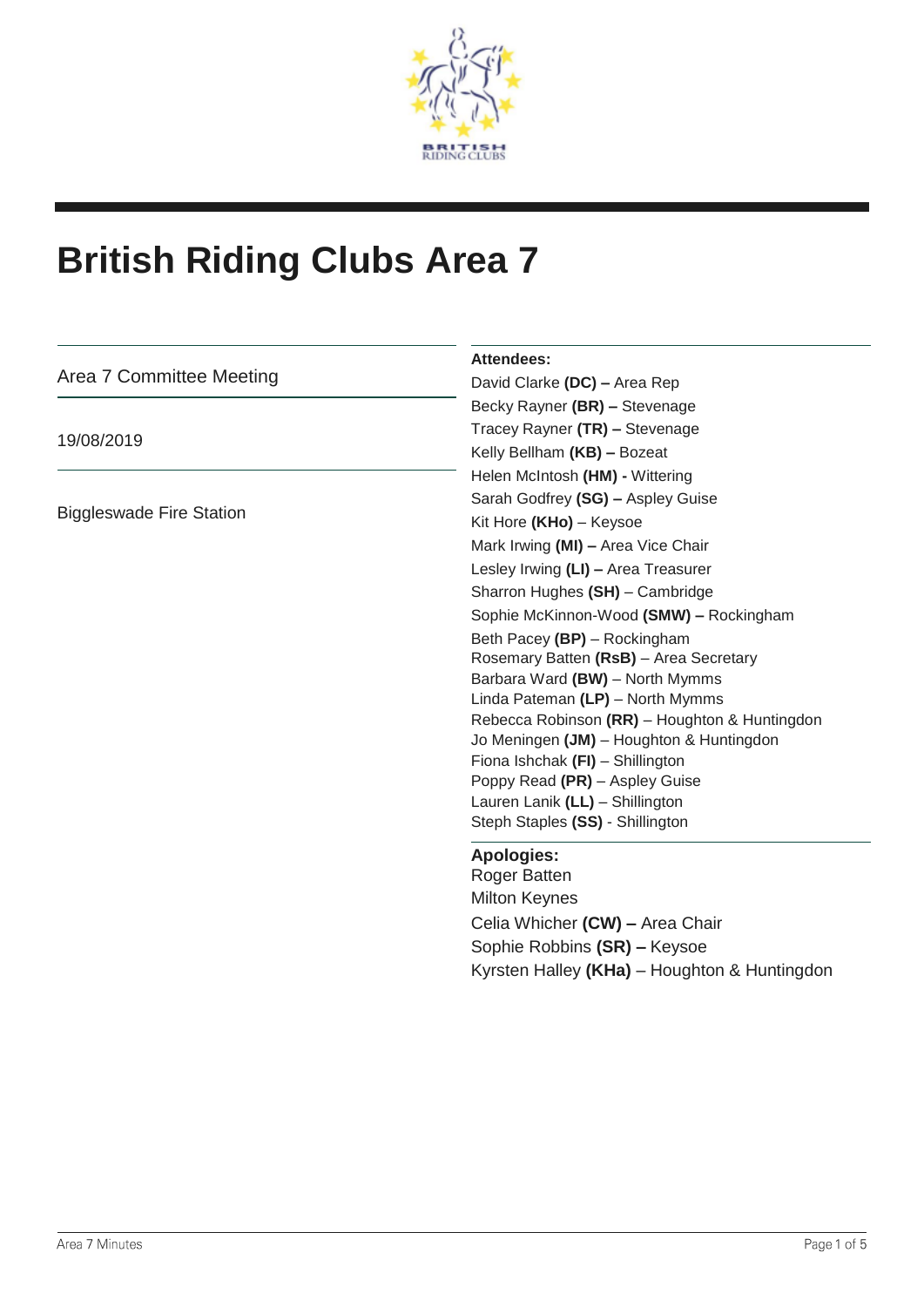

# Previous Minutes

The minutes of the previous meeting were agreed as a true and correct record of the meeting

# Matters Arising

- **1.1 KB** to inform clubs that need to pay area affiliation fee that they need to pay before they will be allowed to compete at the summer Dressage - **Done**
- **1.2 LI** to confirm once those fees have been paid **Done**
- **1.3 LH** Confirm with Committee if Aspley Guise and Milton Keynes are going to run the Winter Dressage. Confirm a date with Keysoe if yes. - **Done**
- **1.4 DC** confirm gillet sizes with Junior Reps and feedback to **SR – Sizes known just need to decide on design**
- **1.5 SR** once sizes provided purchase gillets **Not possible till 1.4 completed**
- **1.6 MI** Purchase area Marquee. **In process**
- **1.7 DC** to send **MI** the address for **JM - Done**
- **1.8 HM** Purchase Area 7 Banner. **HM has 2 quotes that vastly differ. To follow up on the causes behind this difference before a decision is taken**
- **1.9 KB** Check with Blenheim if area teams allowed and if yes liaise with clubs to plan this. **This was agreed by Blenheim but then they allowed 100 individuals which scuppered the plan**

### Treasurers report

A full balance sheet will be attached

**LI** updated the meeting on the area finances

**1** The final DTM subsidy totalled £665.97

• 20 people were subsidised through this.

## Area Rep Report

**DC** provided an update

- **2** No advisory meeting since last area meeting so no major updates from HQ
- **3** As a result of the announcement detailed previously regarding change of format to show jumping qualifiers HQ have announced that next year there will be a 70cm winter show jumping championship too. Due to the late notice areas have been offered to opt for a ballot instead of a qualifier. Some discussion ensued about this and it was agreed that Area 7 would attempt to run a qualifier alongside the current winter show jumping with a caveat that if there are too many entries we may split and postpone part of it.
- **4** The area has been well represented at championships this year and has had some very good success stories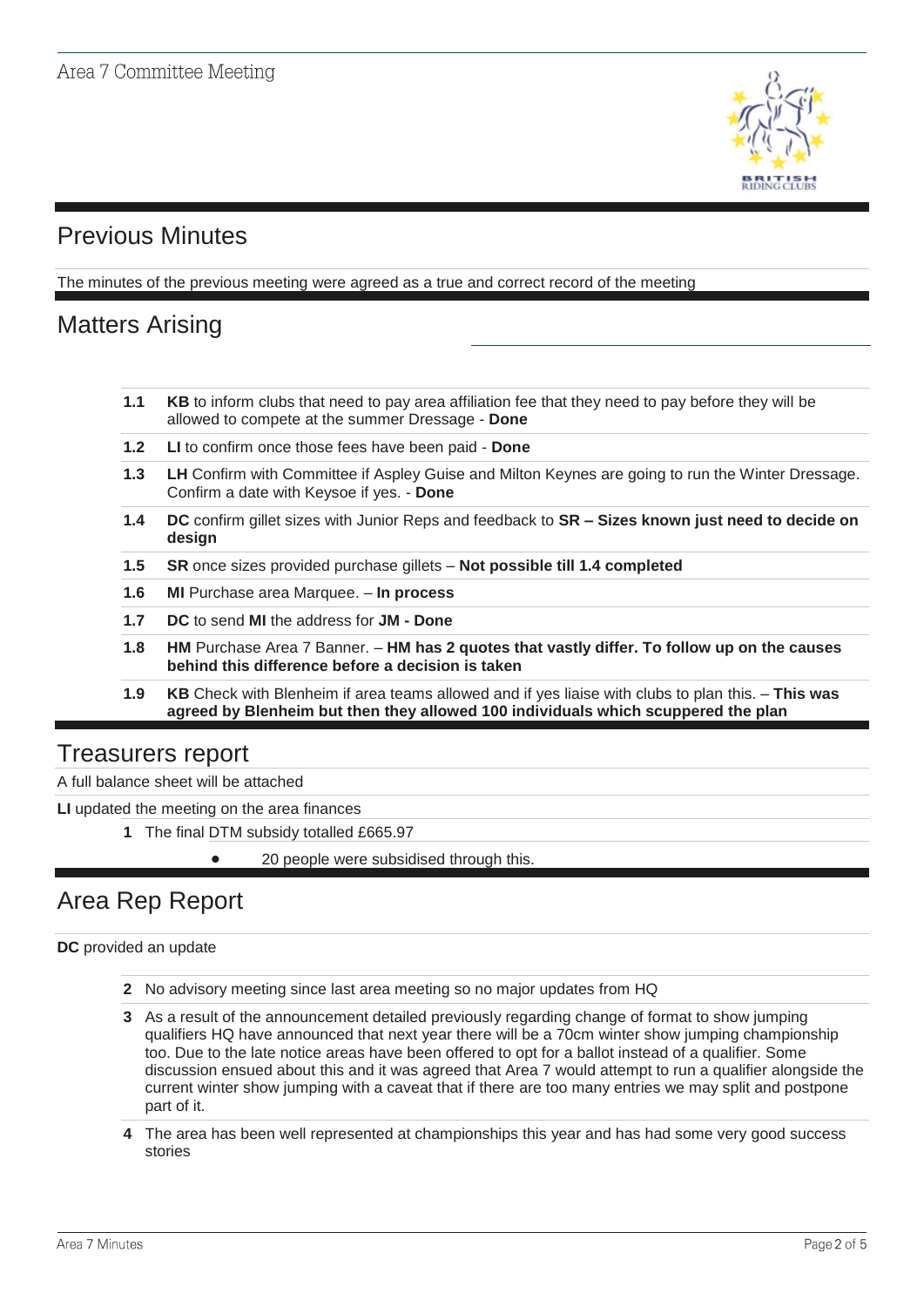

# Club Updates

- **1 North Mymms** said their member numbers are low (approx. 40) and they would like more but they are struggling to generate interest. There was some discussion about use of Facebook to help promote the club. Other Clubs have had great success by posting regular updates with little stories and pictures not just out and out promotion. Other than that, the club has had a good year.
- **2 Shillington** said they have been struggling to get volunteers. This turned out to be a common theme across all clubs and a lengthy discussion took place about this. Suggestions to solve this included refusing to accept entries unless help provided. **SMW** said a couple of years ago RFRC offered a "no help" membership at a significantly more expensive cost to normal membership and a handful of people took it. It was agreed the area would put out something reminding people of the importance of volunteering **KB** aid she was happy to do this. Shillington also stated their usually full clinics have been a bit quiet of late and they think this is because people have a bit less spare money. The membership holds steady (approx. 50)
- **3 Aspley Guise** said their membership was up this year and that they have a dressage competition on 29th September and Show Jumping on 8<sup>th</sup> September both at Wing.
- **4 Cambridge** said they have a Ceilidh on 16th November at Bluntisham
- **5 Keysoe** said that in addition to the volunteer issues previously discussed they also have an issue getting committee members to do things. Keysoe are also running open classes at the FOTH. A question was asked as to whether helpers from the qualifier would be expected to help with the open classes. It was agreed they would as it is only because of the open classes that the qualifier was viable and that I effect the open classes subsidised the qualifier classes.
- **6 Bozeat** said that they are running regular Show Jumping and Dressage competitions. They have also recently run some Pilates sessions and that these will recommence soon.
- **7 Stevenage** said that they had cancelled some training recently. They run Dressage on 1<sup>st</sup> Sunday and Show Jumping on the 3<sup>rd</sup> Sunday of each month through the winter at chessfield.
- **8 Wittering** said that they have struggled with getting competitors but that they have a lot of training on. They have Arena Eventing on 21<sup>st</sup> September & Show Jumping on 6<sup>th</sup> October.
- **9 Houghton & Huntingdon** have struggled getting payment from members. All other clubs said they operate a no payment no entry policy. A lot of the clubs use my riding life or similar, to ensure this. Houghton have a Mix and Match ODE on 29<sup>th</sup> September where a competitor can pick how much of a one-day event they wish to do. They also have dressage on 3<sup>rd</sup> November 12<sup>th</sup> January & 15<sup>th</sup> March, and a ball on 15<sup>th</sup> November.

### Past Events

**1** Dressage (07/07/2019) – It was felt that the layout last year worked better. Other than that, it was a wellrun event. It was raised that at this event Shillington had not provided a dressage writer at the last minute. This isn't the 1<sup>st</sup> occurrence of this and it also happened at the Show Jumping qualifier 2 weeks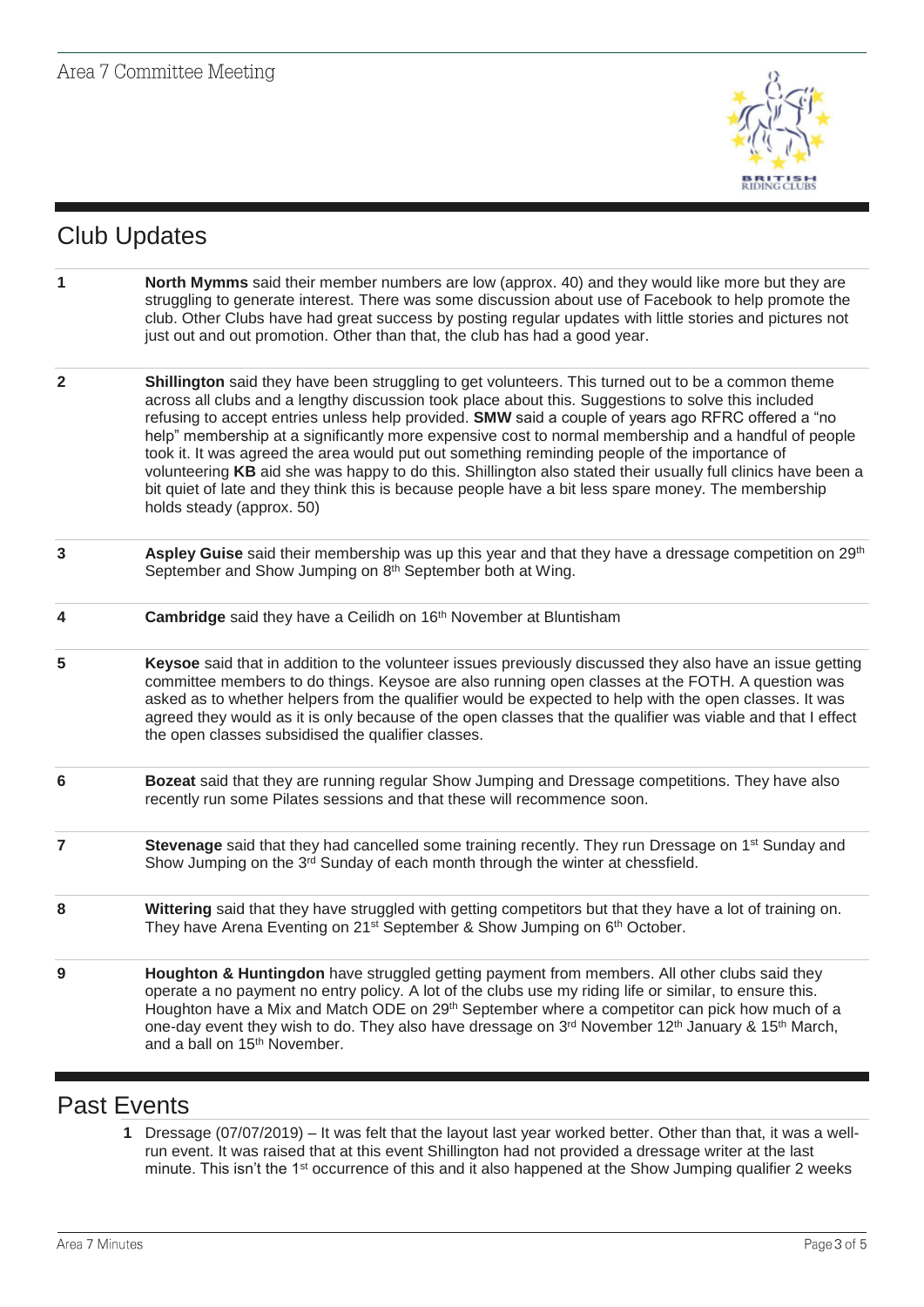

later. It was noted that Shillington have had a change of team manager in that time and that this would not have helped the situation. After some discussion **DC** informed Shillington that if this happens again he would eliminate them. **DC** stated that this would have to be done to be fair on the other clubs particularly 2 clubs who have had this happen to them before (RFRC and NMRC). **BW** questioned when this was an accurate statement **MI** confirmed he had liaised with **DC** when this had happened a number of years ago.

- **2** Show Jumping (21/07/19) **KB** provided a report from the event. Within that report she noted there had been a tricky judge but that the judge was not her 1<sup>st</sup> choice. **DC** said that we could list the judge as not being desirable to use again it would be unwise to totally ban the use of the judge as if we need her another time when we can't find a judge then we might have to cancel an event. **KB** also noted a lot of litter had been left on site after the event and that she spent an hour clearing it up afterwards. The area thanked Kelly for this effort and the other effort she put in to get the day going. Again, it was noted that Shillington had a helper not turn up.
- **3** HT Champs (02/08/19 04/08/19) It was noted the champs had been relatively successful and that clubs had helped each other out.
- **4** DTM (11/08/19) The area thanked Kit for a well-run event. **RsB** provided an update on the day and had no real issues with the organisation. **DC** raised that a judge who also happens to be a BRC steward and an area rep for a neighbouring area had contacted him post the qualifier to raise a couple of issue surrounding implementation of a spurs rule and an issue with the Novice Pairs class that was eventually resolved on the day but perhaps could have been handled differently. The judge had also feedback on the day that judging some of the pairs ad been difficult due to them being too identical. It was also asked that **DC** raise at the next advisory meeting that the novice DTM test now has medium canter in which raises it a level could the 0 points be made a prelim.

### Future events

#### **Winter 2020 Qualifiers**

- **1** FOTH Challenge 15th September @ Keysoe Organised by Keysoe Riding Club Kit requested for more fence judges if possible
- **2** Arena Eventing 20<sup>th</sup> October @ Keysoe Organised by Cambridge Riding Club on the night entry prices were TBC but post meeting **SH** confirmed they would be the same as the previous year.
- **3** Winter Show Jumping 18th January @ Keysoe Organised by Houghton and Huntingdon Riding Club – discussion took place around the addition of the 70cm earlier in the evening. Schedule still to release with this added.
- **4** FOTH Combined Training TBC @ Wittering Grange Organised by Wittering Academy
- 5 Winter Dressage 15<sup>th</sup> February @ Keysoe. Organised by Aspley Guise & Milton Keynes.

#### **2020 Championships**

- **6** Arena Eventing 13th-15th March @ Aston Le Walls
- **7** Novice Winter Champs 4<sup>th</sup>-5<sup>th</sup> April @ Arena UK
- **8** Intermediate Winter Champs 24th-26th April @ Bury Farm
- **9** FOTH 30th-31st May @ Aston Le Walls

10 Horse Trials - TBC 7<sup>th</sup>-9<sup>th</sup> August @ TBC Swalcliffe

11 National Champs - 5<sup>th</sup>-6<sup>th</sup> September @ Lincoln